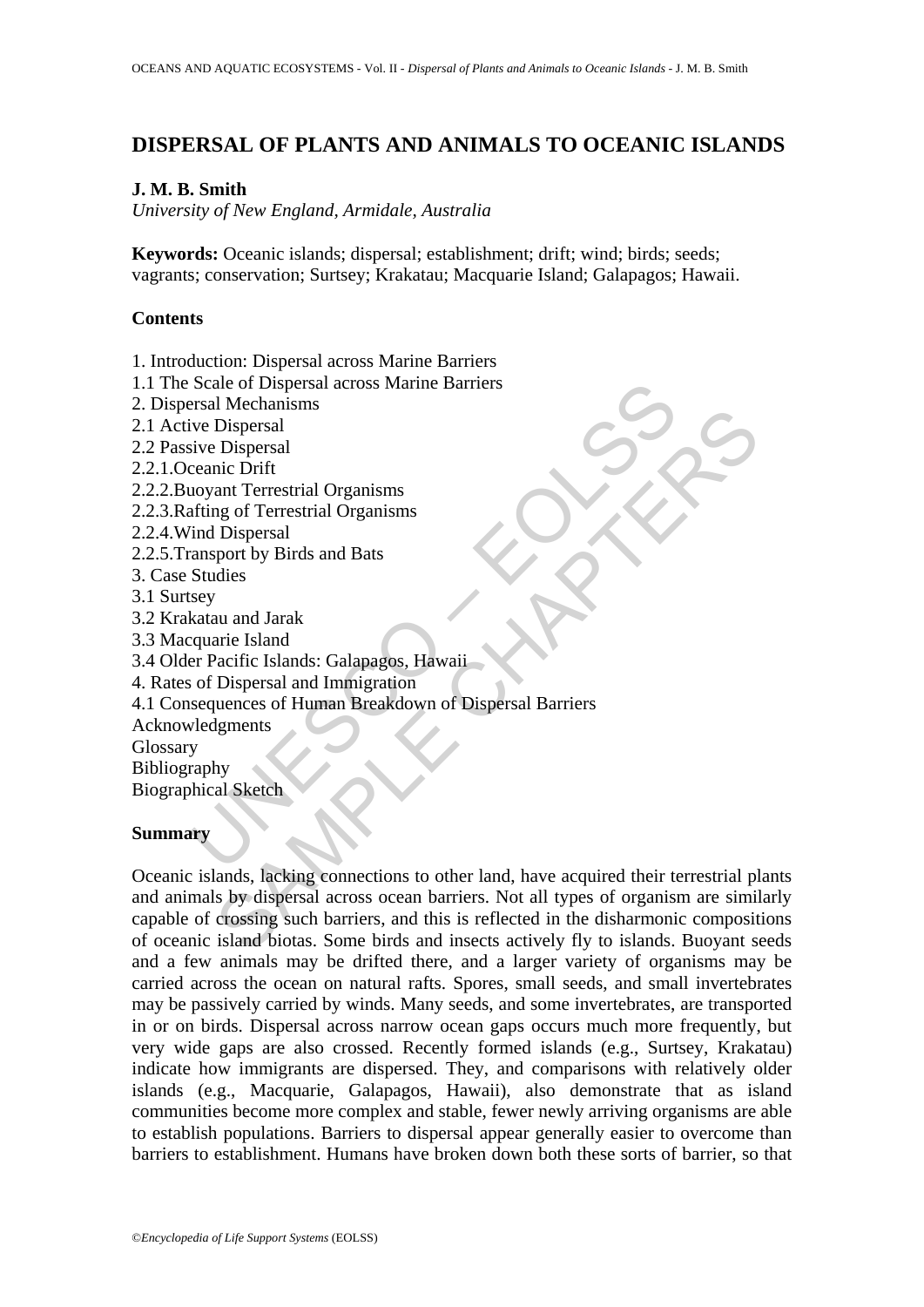islands have now become invaded by many alien organisms that previously were unable to colonize them.

#### **1. Introduction: Dispersal across Marine Barriers**

By definition, oceanic islands have never (or in some cases, not since being sterilized by volcanic or glacial activity) had any terrestrial link with other landmasses, so the very presence of terrestrial plants and animals on them shows that dispersal has occurred across marine barriers. The processes of such dispersal have long fascinated naturalists and also have relevance to the movement of organisms between other, less isolated regions.

xamples of dispersal of live animals, seeds, or spores to oceani<br>been observed, rarely in some cases and routinely in others<br>island biotas typically appear unbalanced in that they lack altoget<br>nisms that might be expected en observed, rarely in some cases and routinely in others. Neverthe<br>ene observed, rarely in some cases and routinely in others. Neverthe<br>and biotas typically appear unbalanced in that they lack alfogether some t<br>and may th Many examples of dispersal of live animals, seeds, or spores to oceanic islands have actually been observed, rarely in some cases and routinely in others. Nevertheless, oceanic island biotas typically appear unbalanced in that they lack altogether some types of organisms that might be expected on purely ecological grounds, and overall they include relatively small numbers of species. This has led to their often having been described as disharmonic or depauperate, and raised the question as to whether it is a failure of dispersal that restricts the size and composition of oceanic island biotas. The present section briefly reviews and exemplifies dispersal to provide a background to consideration elsewhere in this volume of other questions concerning post-dispersal persistence and evolution, and the conservation of island biotas. The recent increase in rates of dispersal of organisms across marine barriers as a result of human activities is also briefly discussed.

## **1.1 The Scale of Dispersal across Marine Barriers**

It might be thought that the organisms most frequently encountered on oceanic islands would be those with the greatest ability to disperse and the most obvious dispersal mechanisms. To a large degree this is true. For example, land birds with the power of flight frequently have been noted as arriving on oceanic islands, and are present as residents on almost all islands that are large and varied enough to permit their survival. Similarly, the beachside vegetation of such islands is typically dominated by species whose seeds or fruits can readily be shown to remain buoyant and viable in seawater for weeks and sometimes for years. On the other hand, terrestrial mammals that cannot fly, and plants with relatively large, winged seeds that are typically dispersed only a short distance, are generally absent from oceanic islands unless carried there by people.

But other organisms lacking any obvious dispersal capacity may also be found on oceanic islands. In some cases this apparent paradox can be explained by evolutionary loss of their dispersal capacity after their arrival. Good dispersal ability may be selected against on small islands, where well-dispersed individuals might be carried out to sea and lost while their less mobile fellows remain safe ashore. This is thought to have led, for example, to the flightlessness of beetles at Madeira and the progressive loss of hooks on the fruits of *Fitchia*, a relative of daisies that occurs on tropical Pacific islands. It may also be the case that dispersal ability is lost by some island organisms over evolutionary time because its function in facilitating escape from predators has no benefit on species-poor islands where predators are absent.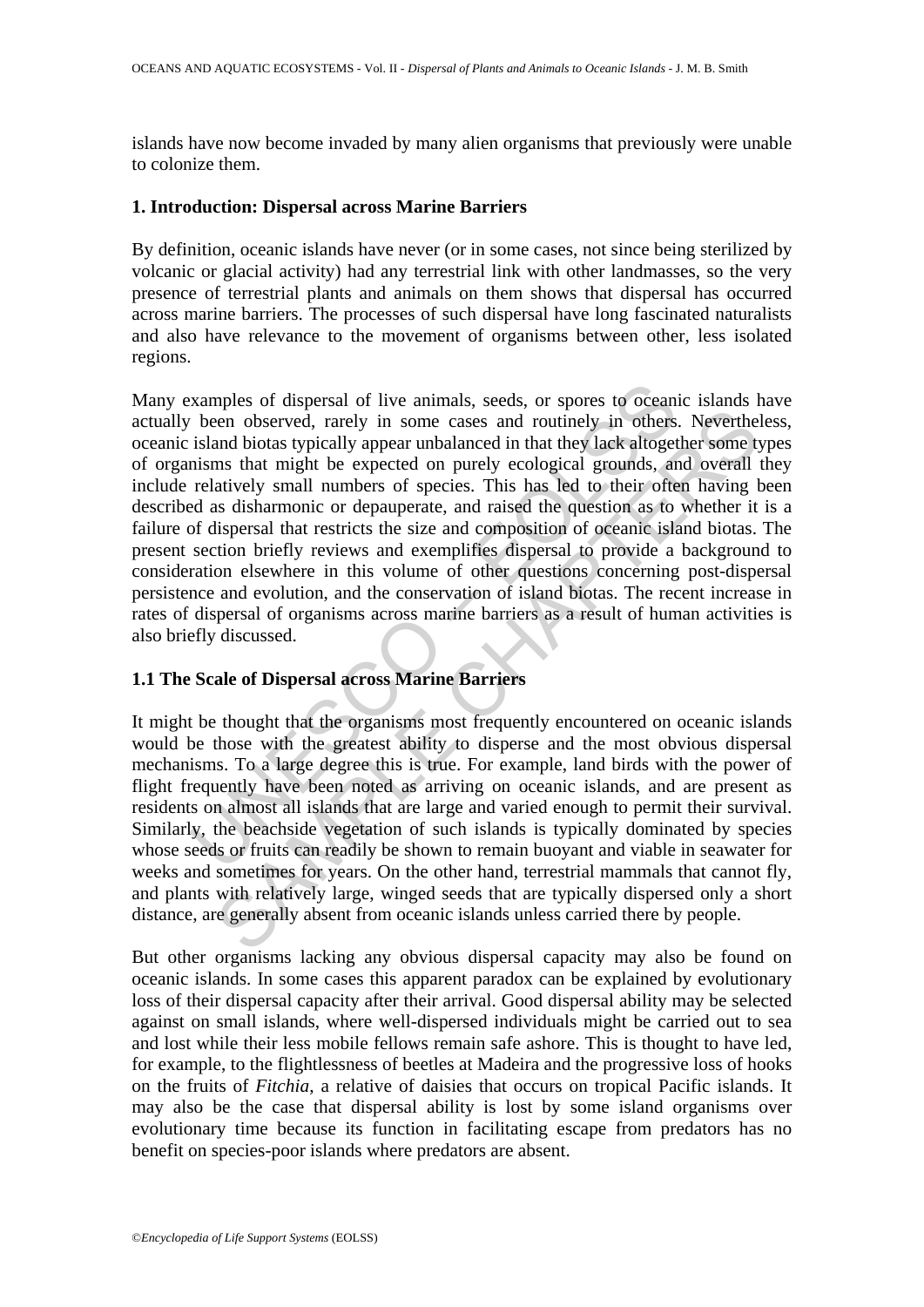In a few cases, relatively poor dispersal ability seems actually to result in more frequent arrival on oceanic islands. Rails are a group of birds with notoriously weak flying power, yet they appear routinely on islands. This is in contrast to some stronger fliers such as birds of prey, which despite their aerial powers occur less commonly on remote islands. One case is that of the peregrine falcon (*Falco peregrinus*), renowned for its strong and rapid flight, which although having a nearly worldwide distribution in continental areas, is absent from most islands including some very large ones like New Zealand. The explanation may lie in the reaction of the birds to being caught in gales that threaten to drive them offshore towards remote islands. Weak fliers may not attempt to fight against the wind, reserving their energies for staying aloft and alive, whereas strong fliers may struggle to regain the shore or die in the attempt. Likewise, flowering plants that successfully reach oceanic islands do not all have obvious mechanisms facilitating such dispersal. While many examples can be found of island plants with seeds or fruits that are clearly adapted to dispersal over barriers, in most island floras other plants have no such apparent mechanisms but nevertheless have also succeeded in crossing an oceanic barrier.

Studing misst may studied by expect to regain the since of the mit the antiest may studied by plants that successfully reach oceanic islands do not all<br>isms facilitating such dispersal. While many examples can be fivith se is facilitating such dispersal. While many examples can be found of is<br>is facilitating such dispersal. While many examples can be found of is<br>is eacls or fruits that are clearly adapted to dispersal over barriers, in<br>in cr New Zealand may provide a particularly striking example. Geologically, New Zealand is a micro-continent rather than a truly oceanic island. It broke away from the larger continental area of Antarctica/Australia in late Cretaceous time. It has conventionally been assumed that its biota was largely "inherited" from this former landmass. However, some researchers have concluded recently on the basis of geological, including fossil, evidence that the entire island became submerged in Neogene time, and has been recolonized by oversea dispersal since its more recent re-emergence above sea level. If this is true it means that many plants conventionally thought to be very poorly dispersed, such as the southern beech *Nothofagus*, nevertheless somehow crossed the (by then) wide sea barrier between Australia and New Zealand.

Organisms may reach oceanic islands entirely passively without any intervention by the organisms themselves, by ocean drift, on the wind, or by transport on or in a flying animal. Alternatively, they may move actively to the island by swimming or flying. Different dispersal mechanisms have different effective ranges. A few vertebrates (e.g., monitor lizards, elephants, some snakes) may easily swim across a strait a few kilometers wide, but have no chance of similarly crossing hundreds of kilometers of ocean. At the other extreme, some buoyant, long-lived seeds may be drifted halfway around the world as easily as across a narrow channel. With increasing ocean distance, the overall rates of successful dispersal drop sharply, with some mechanisms (e.g., bird dispersal of seeds compared with wind dispersal) becoming relatively more important over longer distances.

Islands that in historic times have newly emerged from the ocean (e.g., Surtsey) or been sterilized by volcanic activity (e.g., Krakatau) provide portraits of the processes whereby organisms reach and in some cases establish permanent populations on oceanic islands. Older oceanic islands show how colonists may then form stable (but vulnerable) communities of plants and animals, both through the accumulation of further colonizing species, and through ecological and evolutionary changes within the island communities themselves. Such case studies demonstrate that while many organisms may arrive on an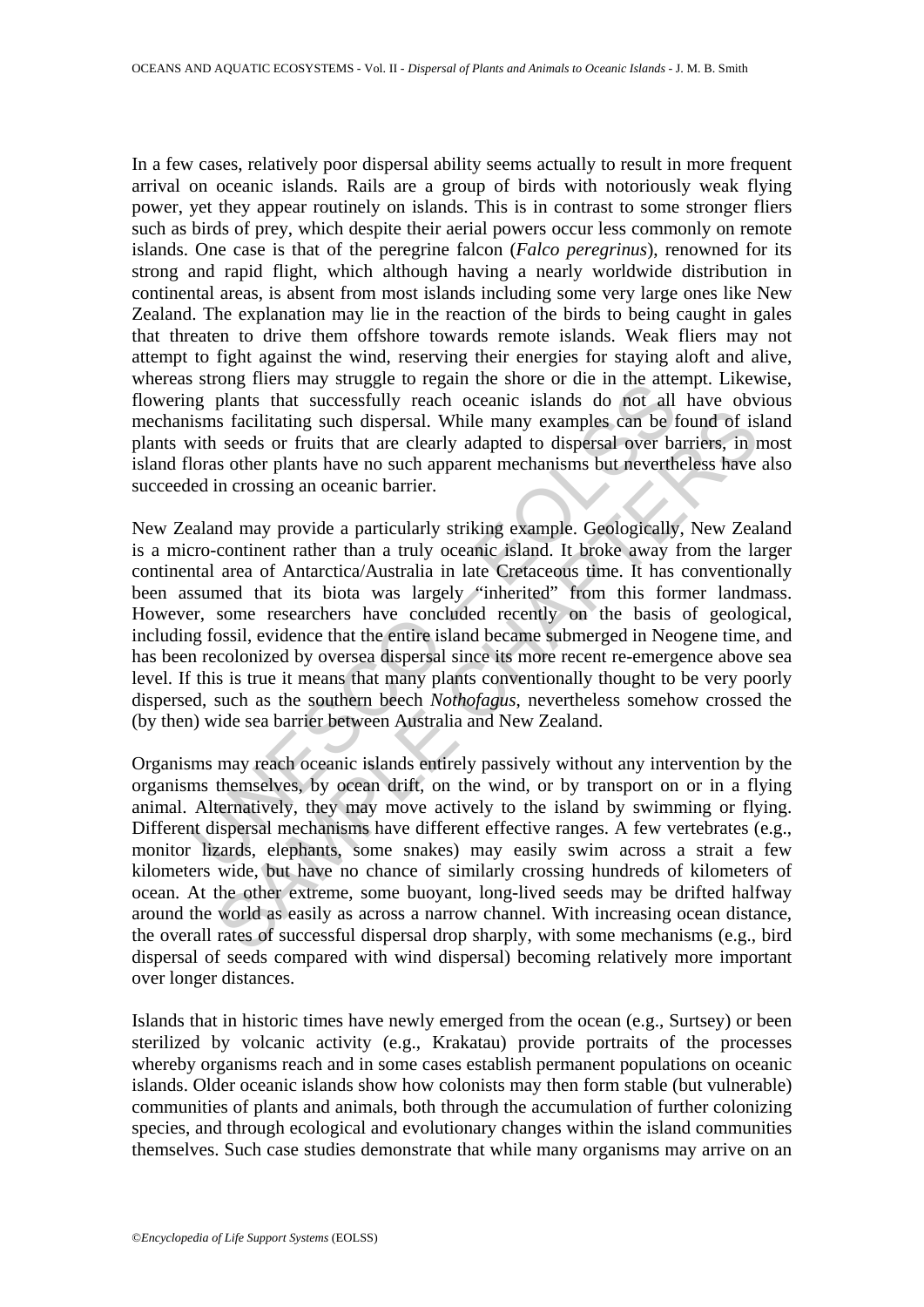island, most do not survive, especially as the island's resident biota becomes richer and more complex. Establishment of permanent populations following successful dispersal may be a far larger hurdle to potential colonists than being dispersed to an island in the first place.

Section 2 (below) briefly reviews and exemplifies ways in which organisms cross marine barriers to reach oceanic islands. In Section 3 some examples of islands and their biotas are briefly reviewed, and in Section 4 aspects of dispersal to oceanic islands are discussed more widely.

#### **2. Dispersal Mechanisms**

Organisms may reach an oceanic island either actively, by their own movement (albeit commonly assisted by winds or currents), or entirely passively.

#### **2.1 Active Dispersal**

Some terrestrial vertebrates can swim and may reach islands in this way, especially if distances are short (truly marine vertebrates such as seals and penguins with an exceptional capacity to swim are excluded from consideration here). However, the main means of active dispersal to oceanic islands is flying.

ms may reach an oceanic island either actively, by their own meanly assisted by winds or currents), or entirely passively.<br> **EVALUATE:**<br> **EVALUATE:**<br> **EVALUATE:**<br> **EVALUATE:**<br> **EVALUATE:**<br> **EVALUATE:**<br> **EVALUATE:**<br> **EVALUA** assisted by winds or currents), or entirely passively.<br> **Dispersal**<br>
Strial vertebrates can swim and may reach islands in this way, especial<br>
are short (truly marine vertebrates such as seals and penguins with<br>
l capacity Birds are recorded arriving at oceanic islands with surprising frequency. For example, at Macquarie Island in the southern Pacific Ocean (see Section 3.3), over a period of fifty years many nonresident species have been observed on one or several occasions. They include waders, swifts, bronze-cuckoos, snipes, ducks, herons, egrets, raptors, grebes, coots, crake, swifts, finches, thrushes, pipits, and silvereyes. In one typical year, December 1995–November 1996, two cattle egrets (*Ardeola ibis*), one song thrush (*Turdus philomelos*), one tree martin (*Petrochelidon nigricans*), two masked lapwings (*Vanellus miles*), two blackbirds (*Turdus merula*), and four mallards (*Anas platyrhynchos*, possibly hybrids with *A. superciliosa*) were noted, with at least two more, probably vagrant, passerine birds seen but not identified. Several of these were seen after strong winds from the northeast, and it is thought that all came from New Zealand, nearly 1000 km distant in that direction. Given the size of the island and the paucity of observers, this must have been only a small fraction of those actually arriving. Early in the twentieth century, two exotic bird species introduced to New Zealand from Europe, the starling (*Sturnus vulgaris*) and the redpoll (*Acanthis flammea*), spontaneously established permanent populations on Macquarie Island, perhaps aided by the prior extinction of the only two native land birds, probably by predation by introduced cats and rats.

The same island provides examples of insects flying across marine barriers. One moth species (*Agrostis ipsilon*) has been recorded in autumn in several years, having flown with northeast gales from New Zealand. In spring 1996, two other moth species (*Dasypodia selenophora* and *Persectania ewingii*) and a butterfly (*Vanessa kershawi*) were found, in two cases still alive, after flying from Australia more than 1200 km to the northwest. In this case radiosonde data showed a temperature inversion existed for less than 24 hours at 600–1000 m above sea level, in which the air was warmer than 5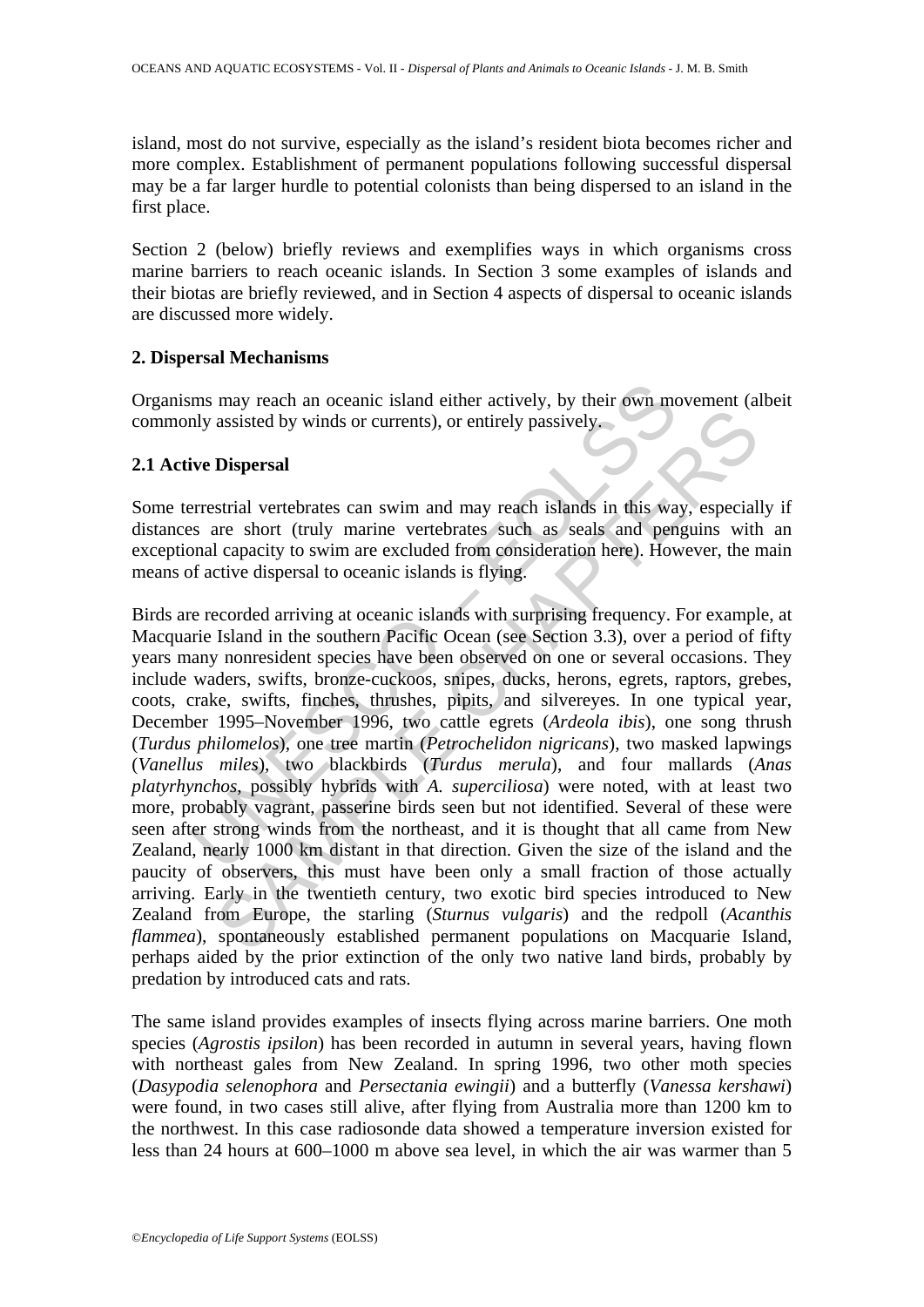°C and moving at a velocity sufficient for the insects to reach the island overnight. All the species involved are known to migrate within Australia, although not before as far as Macquarie Island. None survived for long in the cold climate of Macquarie Island, but they nevertheless dramatically demonstrated how some insects might colonize distant oceanic islands.

-

- -
- -

# TO ACCESS ALL THE **15 PAGES** OF THIS CHAPTER, Click here

#### **Bibliography**

Censky E. J., Hodge K., and Dudley J. (1998). Over-water dispersal of lizards due to hurricanes. *Nature* **395**, 556. [A documented case of dispersal of lizards in reproductive condition to a Caribbean island by rafting on storm-generated log debris.]

Carlquist S. (1974). *Island Biology*, 660 pp. New York: Columbia University Press. [This book and his earlier one *Island Life* (Natural History Press, New York, 1965) are "modern classic" summaries of island biology; this title includes extensive discussion and exemplification of dispersal, particularly in the context of tropical Pacific islands, especially Hawaii.]

Fridriksson S. (1975). *Surtsey. Evolution of Life on a Volcanic Island*, 198 pp. London: Butterworths. [A detailed, illustrated account of the first decade of existence of the new volcanic island Surtsey, Iceland, and the natural dispersal and early stages of colonization by plants and animals.]

Click here<br>
Click here<br>
2. J., Hodge K., and Dudley J. (1998). Over-water dispersal of lizards due to 1<br>
[A documented case of dispersal of lizards in reproductive condition to a Ca<br>
1. U., Hodge K., and Dudley J. (1998). Greenslade P., Farrow R. A., and Smith J. M. B. (1999). Long distance migration of insects to a subantarctic island. *Journal of Biogeography* **26**, 1161–1167. [An account of the arrival on Macquarie Island of vagrant moths and butterflies, and of the meteorological conditions permitting transoceanoic flights by these insects.]

Heatwole H. and Levins R. (1972). Biogeography of the Puerto Rican bank: flotsam transport of terrestrial animals. *Ecology* **53**, 112–117. [An account of the incidence of invertebrates rafting in or on flotsam in the Caribbean.]

**EXECUTE:**<br> **SET ALTERT ANDER CONDITE CONSTITUTION**<br> **SET ALTERT ANDEL CONDITION** IS and Dudley J. (1998). Over-water dispersal of hizards due to hurricanes. M<br>
documented case of dispersal of lizards in reproductive cond Hurr K. A., Lockhart P. J., Heenan P. B., and Penny D. (1999). Evidence for the recent dispersal of *Sophora* (Leguminosae) around the southern oceans: molecular data. *Journal of Biogeography* **26**, 565– 578. [Support from molecular biology for long distance drift dispersal by seeds of the bean-relative shrubs *Sophora* to and from New Zealand and other islands of the southern Pacific and Atlantic Oceans.]

Selkirk P. M., Seppelt R. D., and Selkirk D. R. (1990). *Subantarctic Macquarie Island: Environment and Biology*, 285 pp. Cambridge: Cambridge University Press. [A full account of the geology, biota and ecology of Macquarie Island, a relatively young oceanic island in the southern Pacific Ocean.]

Thornton I. (1996). *Krakatau. The Destruction and Reassembly of an Island Ecosystem*, 346 pp. Cambridge, MA: Harvard University Press. [A re-examination and updating of the history of Krakatau since the cataclysmic eruption of 1883, with detailed discussion of the processes of dispersal and establishment by plants and animals during recovery of the island's biota.]

Wallace A. R. (1895). *Island Life*, 563 pp. London: Macmillan. [A classic, detailed, and influential account of life on islands, with numerous observations including those of dispersal made at times when island environments were considerably less disturbed than they are now; an old book, but still a valuable source of ideas and examples—well worth reading.]

Williamson M. (1981). *Island Populations*, 286 pp. Oxford: Oxford University Press. [A book